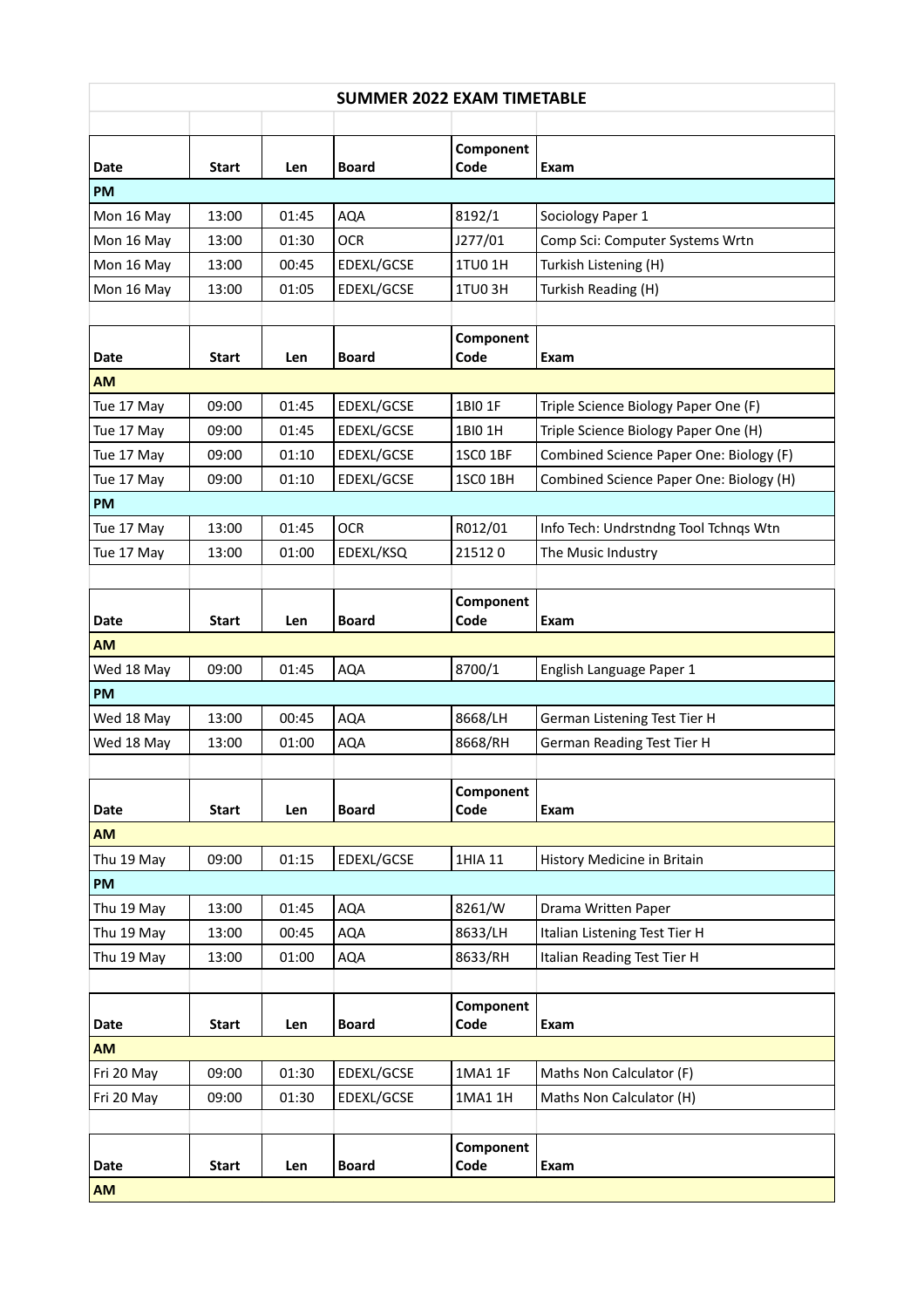| Mon 23 May | 09:00        | 01:00 | <b>OCR</b>   | J384/01           | Geography B: Our Natural World-Wrt        |
|------------|--------------|-------|--------------|-------------------|-------------------------------------------|
|            |              |       |              |                   |                                           |
| Date       | <b>Start</b> | Len   | <b>Board</b> | Component<br>Code | Exam                                      |
| <b>AM</b>  |              |       |              |                   |                                           |
| Tue 24 May | 09:00        | 00:35 | <b>AQA</b>   | 8658/LF           | French Listening Test Tier F              |
| Tue 24 May | 09:00        | 00:45 | <b>AQA</b>   | 8658/RF           | French Reading Test Tier F                |
| Tue 24 May | 09:00        | 00:45 | <b>AQA</b>   | 8658/LH           | French Listening Test Tier H              |
| Tue 24 May | 09:00        | 01:00 | <b>AQA</b>   | 8658/RH           | French Reading Test Tier H                |
| Tue 24 May | 09:00        | 00:35 | EDEXL/GCSE   | 1AA0 1F           | Arabic Listening (F)                      |
| Tue 24 May | 09:00        | 00:50 | EDEXL/GCSE   | 1AA0 3F           | Arabic Reading (F)                        |
| Tue 24 May | 09:00        | 00:45 | EDEXL/GCSE   | 1AA0 1H           | Arabic Listening (H)                      |
| Tue 24 May | 09:00        | 01:05 | EDEXL/GCSE   | 1AA0 3H           | Arabic Reading (H)                        |
| <b>PM</b>  |              |       |              |                   |                                           |
| Tue 24 May | 13:00        | 01:45 | EDEXL/GCSE   | 1PE0 01           | PE Fitness and Body Systems               |
|            |              |       |              |                   |                                           |
| Date       | <b>Start</b> | Len   | <b>Board</b> | Component<br>Code | Exam                                      |
| <b>AM</b>  |              |       |              |                   |                                           |
| Wed 25 May | 09:00        | 00:50 | <b>AQA</b>   | 8702/1N           | Eng Lit Paper 1-19th Century Novel        |
| Wed 25 May | 09:00        | 00:50 | <b>AQA</b>   | 8702/1M           | Eng Lit Paper 1-Modern Prose/Drama        |
| <b>PM</b>  |              |       |              |                   |                                           |
| Wed 25 May | 13:00        | 01:30 | WJEC/GCSE    | C680U10-1         | Media Studies COMP1 Exploring Media       |
|            |              |       |              |                   |                                           |
|            |              |       |              |                   |                                           |
| Date       | <b>Start</b> | Len   | <b>Board</b> | Component<br>Code | Exam                                      |
| <b>AM</b>  |              |       |              |                   |                                           |
| Thu 26 May | 09:00        | 00:45 | <b>AQA</b>   | 8698/LH           | Spanish Listening Test Tier H             |
| Thu 26 May | 09:00        | 01:00 | <b>AQA</b>   | 8698/RH           | Spanish Reading Test Tier H               |
| Thu 26 May | 09:00        | 00:35 | <b>AQA</b>   | 8698/LF           | Spanish Listening Test Tier F             |
| Thu 26 May | 09:00        | 00:45 | <b>AQA</b>   | 8698/RF           | Spanish Reading Test Tier F               |
|            |              |       |              |                   |                                           |
| Date       | <b>Start</b> | Len   | <b>Board</b> | Component<br>Code | Exam                                      |
| <b>AM</b>  |              |       |              |                   |                                           |
| Fri 27 May | 09:00        | 01:45 | EDEXL/GCSE   | 1CH0 1F           | Triple Science Chemistry Paper One (F)    |
| Fri 27 May | 09:00        | 01:45 | EDEXL/GCSE   | 1CH0 1H           | Triple Science Chemistry Paper One (H)    |
| Fri 27 May | 09:00        | 01:10 | EDEXL/GCSE   | 1SCO 1CF          | Combined Science Paper Two: Chemistry (F) |
| Fri 27 May | 09:00        | 01:10 | EDEXL/GCSE   | 1SC0 1CH          | Combined Science Paper Two: Chemistry (H) |
| <b>PM</b>  |              |       |              |                   |                                           |
| Fri 27 May | 13:00        | 01:30 | <b>OCR</b>   | J277/02           | Comp Sci: Comp Thnk Algrthm Prgrm Wtn     |
|            |              |       |              |                   |                                           |
| Date       | <b>Start</b> | Len   | <b>Board</b> | Component<br>Code | Exam                                      |
| <b>AM</b>  |              |       |              |                   |                                           |
| Mon 06 Jun | 09:00        | 01:30 | WJEC/GCSE    | C990U10-1         | Latin Component 1 Latin Language          |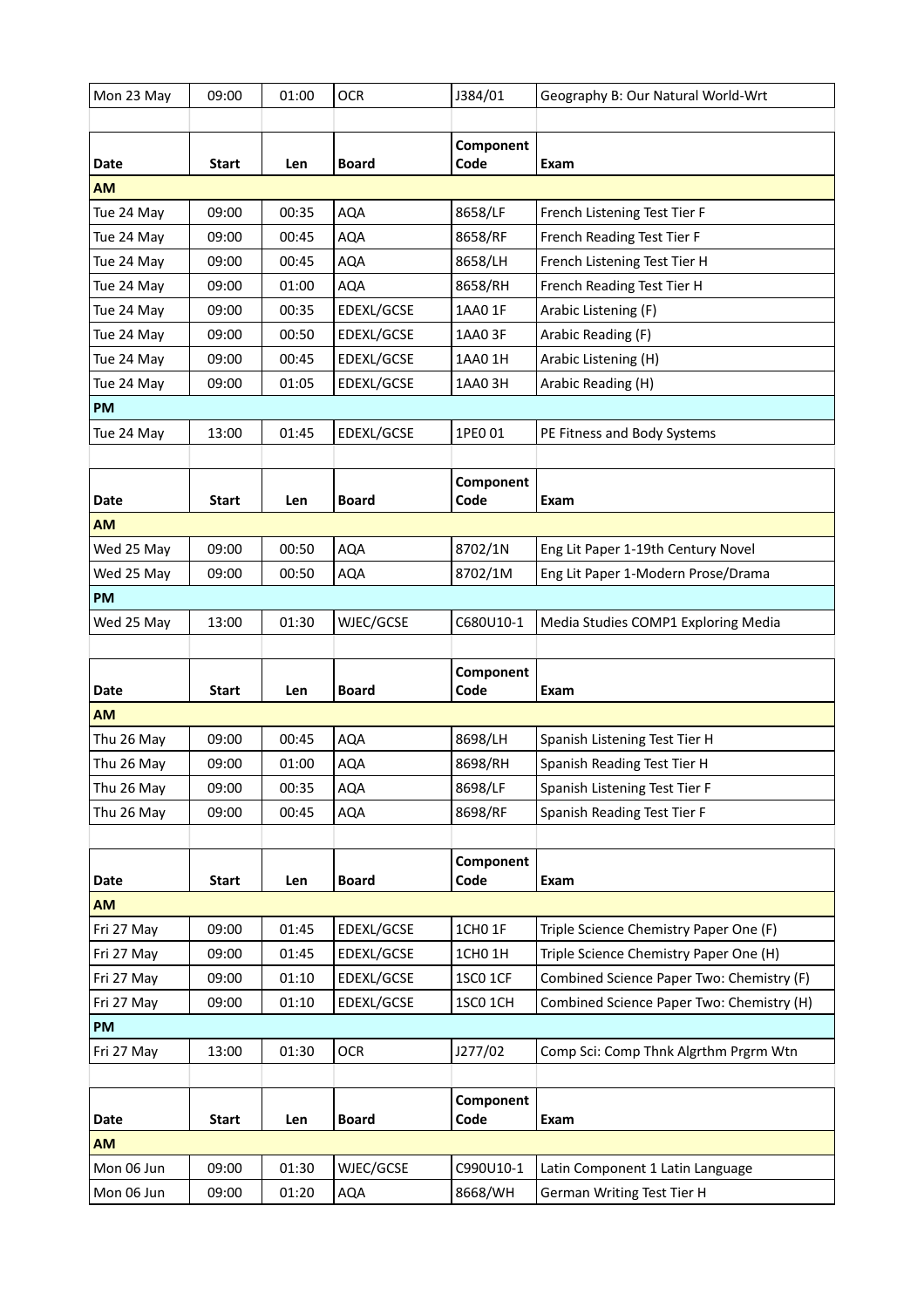| PM          |              |       |              |                   |                                           |
|-------------|--------------|-------|--------------|-------------------|-------------------------------------------|
| Mon 06 Jun  | 13:00        | 01:20 | EDEXL/GCSE   | 1AA0 4F           | Arabic Writing (F)                        |
| Mon 06 Jun  | 13:00        | 01:25 | EDEXL/GCSE   | 1AA0 4H           | Arabic Writing (H)                        |
| Mon 06 Jun  | 13:00        | 01:25 | EDEXL/GCSE   | <b>1TU04H</b>     | Turkish Writing (H)                       |
|             |              |       |              |                   |                                           |
|             |              |       |              | Component         |                                           |
| Date        | Start        | Len   | <b>Board</b> | Code              | Exam                                      |
| <b>AM</b>   |              |       |              |                   |                                           |
| Tue 07 Jun  | 09:00        | 01:30 | EDEXL/GCSE   | 1MA1 2F           | Maths Calculator (F)                      |
| Tue 07 Jun  | 09:00        | 01:30 | EDEXL/GCSE   | 1MA1 2H           | Maths Calculator (H)                      |
| <b>PM</b>   |              |       |              |                   |                                           |
| Tue 07 Jun  | 13:00        | 01:00 | <b>OCR</b>   | J384/02           | Geography B: People and Society-Wrt       |
|             |              |       |              |                   |                                           |
| Date        | <b>Start</b> | Len   | <b>Board</b> | Component<br>Code | Exam                                      |
| AM          |              |       |              |                   |                                           |
| Wed 08 Jun  | 09:00        | 01:45 | <b>AQA</b>   | 8702/2            | Eng Lit Paper 2                           |
| <b>PM</b>   |              |       |              |                   |                                           |
| Wed 08 Jun  | 13:00        | 01:45 | <b>AQA</b>   | 8365/1            | Further Mathematics Paper 1               |
|             |              |       |              |                   |                                           |
|             |              |       |              | Component         |                                           |
| <b>Date</b> | Start        | Len   | <b>Board</b> | Code              | Exam                                      |
| AM          |              |       |              |                   |                                           |
| Thu 09 Jun  | 09:00        | 01:20 | EDEXL/GCSE   | 1HIA 30           | History Russia & the Soviet Union         |
| PM          |              |       |              |                   |                                           |
| Thu 09 Jun  | 13:00        | 01:45 | EDEXL/GCSE   | 1PH0 1F           | Triple Science Physics Paper One (F)      |
| Thu 09 Jun  | 13:00        | 01:45 | EDEXL/GCSE   | 1PH0 1H           | Triple Science Physics Paper One (H)      |
| Thu 09 Jun  | 13:00        | 01:10 | EDEXL/GCSE   | 1SCO 1PF          | Combined Science Paper Three: Physics (F) |
| Thu 09 Jun  | 13:00        | 01:10 | EDEXL/GCSE   | 1SCO 1PH          | Combined Science Paper Three: Physics (H) |
|             |              |       |              |                   |                                           |
|             |              |       |              | Component         |                                           |
| <b>Date</b> | <b>Start</b> | Len   | <b>Board</b> | Code              | Exam                                      |
| <b>AM</b>   |              |       |              |                   |                                           |
| Fri 10 Jun  | 09:00        | 01:45 | <b>AQA</b>   | 8700/2            | English Language Paper 2                  |
| PM          |              |       |              |                   |                                           |
| Fri 10 Jun  | 13:00        | 01:45 | <b>AQA</b>   | 8192/2            | Sociology Paper 2                         |
| Fri 10 Jun  | 13:00        | 01:15 | EDEXL/GCSE   | 1PE0 02           | PE Health and Performance                 |
| Fri 10 Jun  | 13:00        | 00:45 | EDEXL/GCSE   | 1JA0 1H           | Japanese Listening (H)                    |
| Fri 10 Jun  | 13:00        | 01:05 | EDEXL/GCSE   | 1JA0 3H           | Japanese Reading (H)                      |
|             |              |       |              |                   |                                           |
| <b>Date</b> | <b>Start</b> | Len   | <b>Board</b> | Component<br>Code | Exam                                      |
| <b>AM</b>   |              |       |              |                   |                                           |
| Mon 13 Jun  | 09:00        | 01:30 | EDEXL/GCSE   | 1MA1 3F           | Maths Calculator (F)                      |
| Mon 13 Jun  | 09:00        | 01:30 | EDEXL/GCSE   | 1MA1 3H           | Maths Calculator (H)                      |
|             |              |       |              |                   |                                           |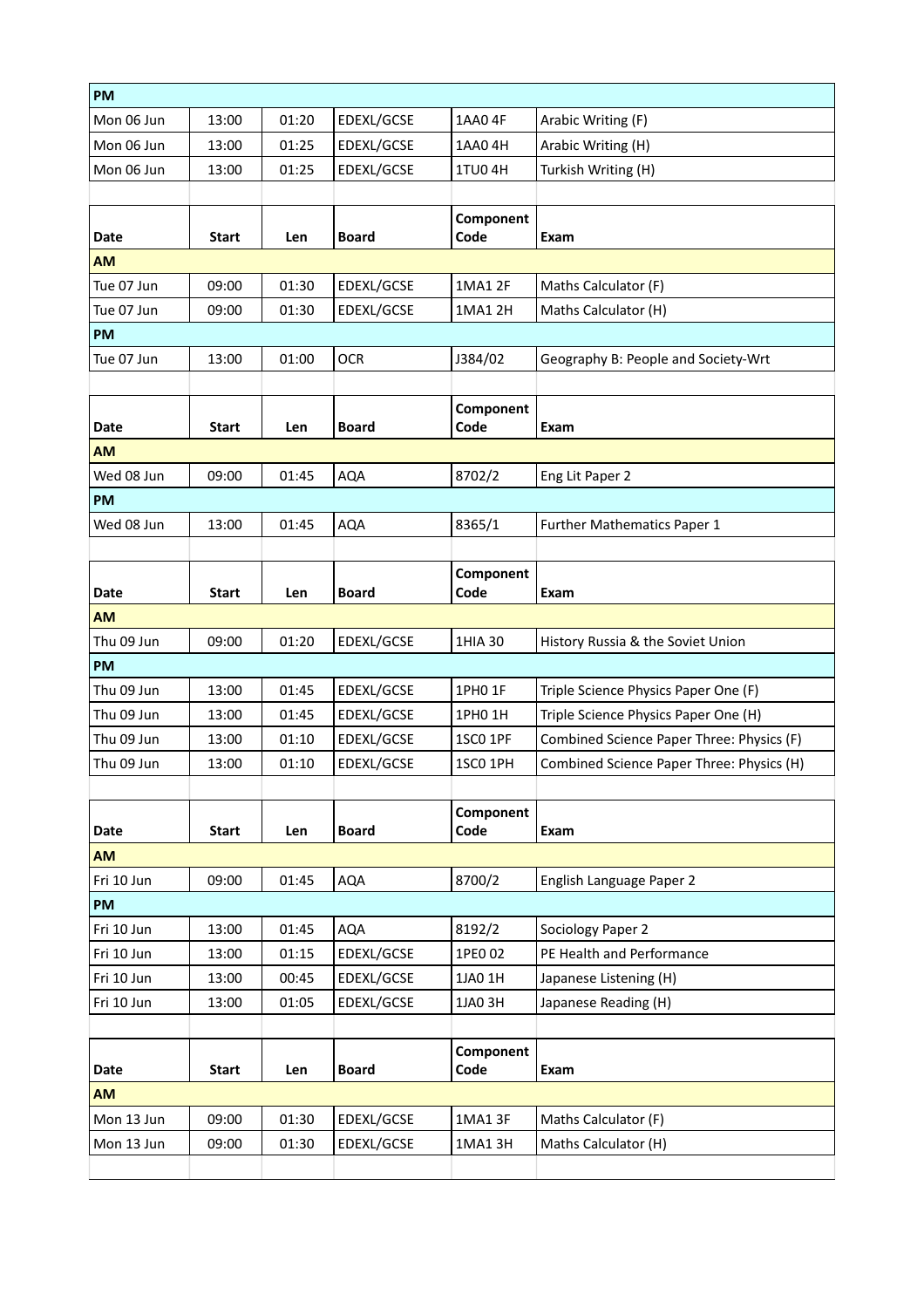| <b>Date</b>       | <b>Start</b> | Len   | <b>Board</b> | Component<br>Code   | Exam                                     |
|-------------------|--------------|-------|--------------|---------------------|------------------------------------------|
| <b>AM</b>         |              |       |              |                     |                                          |
| Tue 14 Jun        | 09:00        | 01:30 | <b>OCR</b>   | J384/03             | Geography B: Gegrphcal Explrtn-Wrt       |
| <b>PM</b>         |              |       |              |                     |                                          |
| Tue 14 Jun        | 13:00        | 01:30 | EDEXL/GCSE   | 1ST0 1F             | <b>Statistics Written Paper 1F</b>       |
| Tue 14 Jun        | 13:00        | 01:30 | EDEXL/GCSE   | <b>1ST0 1H</b>      | <b>Statistics Written Paper 1H</b>       |
| Tue 14 Jun        | 13:00        | 01:30 | WJEC/GCSE    | C680U20-1           | Media Studies COMP2 Understanding Media  |
| Tue 14 Jun        | 13:00        | 01:20 | <b>AQA</b>   | 8633/WH             | Italian Writing Test Tier H              |
| Tue 14 Jun        | 13:00        | 00:45 | <b>AQA</b>   | 8678/LH             | Modern Hebrew Listening Test Tier H      |
| Tue 14 Jun        | 13:00        | 01:00 | <b>AQA</b>   | 8678/RH             | Modern Hebrew Reading Test Tier H        |
|                   |              |       |              |                     |                                          |
| Date              | <b>Start</b> | Len   | <b>Board</b> | Component<br>Code   | Exam                                     |
| <b>AM</b>         |              |       |              |                     |                                          |
| Wed 15 Jun        | 09:00        | 01:45 | EDEXL/GCSE   | 1BI0 2F             | Triple Science Biology Paper Two (F)     |
| Wed 15 Jun        | 09:00        | 01:45 | EDEXL/GCSE   | 1BI0 2H             | Triple Science Biology Paper Two (H)     |
| Wed 15 Jun        | 09:00        | 01:10 | EDEXL/GCSE   | 1SCO <sub>2BF</sub> | Combined Science Paper Four: Biology (F) |
| Wed 15 Jun        | 09:00        | 01:10 | EDEXL/GCSE   | 1SCO <sub>2BH</sub> | Combined Science Paper Four: Biology (H) |
| PM                |              |       |              |                     |                                          |
| Wed 15 Jun        | 13:00        | 02:00 | <b>AQA</b>   | 8552/W              | Design and Technology Written Paper      |
| Wed 15 Jun        | 13:00        | 01:15 | WJEC/GCSE    | C990U20-1           | Latin Comp 2 Latin Lit and Sources       |
|                   |              |       |              |                     |                                          |
|                   | <b>Start</b> |       | <b>Board</b> | Component<br>Code   | Exam                                     |
| Date<br><b>AM</b> |              | Len   |              |                     |                                          |
| Thu 16 Jun        | 09:00        | 00:55 | EDEXL/GCSE   | 1HIA B1             | History Anglo-Saxon and Norman           |
| <b>PM</b>         |              |       |              |                     |                                          |
| Thu 16 Jun        | 13:00        | 01:05 | <b>AQA</b>   | 8658/WF             | French Writing Test Tier F               |
| Thu 16 Jun        | 13:00        | 01:20 | <b>AQA</b>   | 8658/WH             | French Writing Test Tier H               |
|                   |              |       |              |                     |                                          |
|                   |              |       |              | Component           |                                          |
| Date              | <b>Start</b> | Len   | <b>Board</b> | Code                | Exam                                     |
| <b>AM</b>         |              |       |              |                     |                                          |
| Fri 17 Jun        | 09:00        | 01:20 | AQA          | 8698/WH             | Spanish Writing Test Tier H              |
| Fri 17 Jun        | 09:00        | 01:05 | AQA          | 8698/WF             | Spanish Writing Test Tier F              |
| PM                |              |       |              |                     |                                          |
| Fri 17 Jun        | 13:00        | 00:45 | <b>AQA</b>   | 8688/LH             | Polish Listening Test Tier H             |
| Fri 17 Jun        | 13:00        | 01:00 | <b>AQA</b>   | 8688/RH             | Polish Reading Test Tier H               |
| Fri 17 Jun        | 13:00        | 00:45 | EDEXL/GCSE   | 1PG0 1H             | Portuguese Listening (H)                 |
| Fri 17 Jun        | 13:00        | 01:00 | EDEXL/GCSE   | 1PG0 3H             | Portuguese Reading (H)                   |
| Fri 17 Jun        | 13:00        | 00:45 | EDEXL/GCSE   | 1PN0 1H             | Persian Listening (H)                    |
| Fri 17 Jun        | 13:00        | 01:05 | EDEXL/GCSE   | 1PN0 3H             | Persian Reading (H)                      |
|                   |              |       |              |                     |                                          |
|                   |              |       |              | Component           |                                          |
| Date              | <b>Start</b> | Len   | <b>Board</b> | Code                | Exam                                     |
| AM                |              |       |              |                     |                                          |